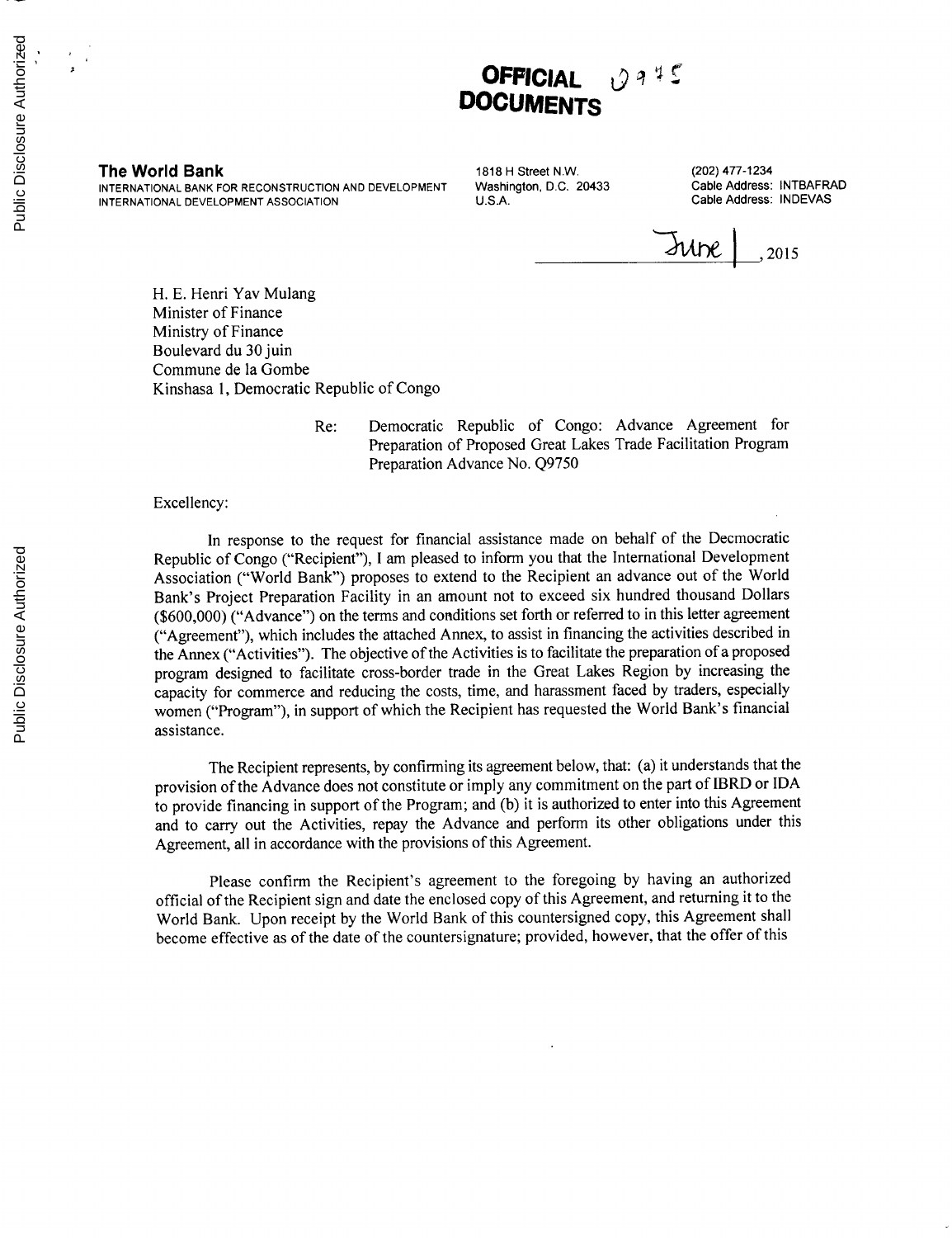Agreement shall be deemed withdrawn if the World Bank has not received this countersigned copy within ninety **(90)** days after the date of signature of this Agreement **by** the World Bank, unless the World Bank has established a later date for such purpose.

> Very truly yours, **INTERNATIONAL DEVELOPMENT ASSOCIATION**

 $By \neq$ 

Colin Bruce Director, Regional Integration Africa Region

**DE REPUBLIC OF CONGO** AGREED<br>DEMOCI **By\_** ded Kepresentativ Name Henry 4AV<br>Title *Timirlig* de Timinho de Emances Date: **12** <u>maq</u>

Enclosures:

J

**(1)** "Standard Conditions for Advances Made **by** the World Bank under its Project Preparation Facility", dated July **31, 2010;** and

(2) Disbursement Letter for the Advance of the same date as this Agreement, together with "World Bank Disbursement Guidelines for Projects", dated May **1, 2006.**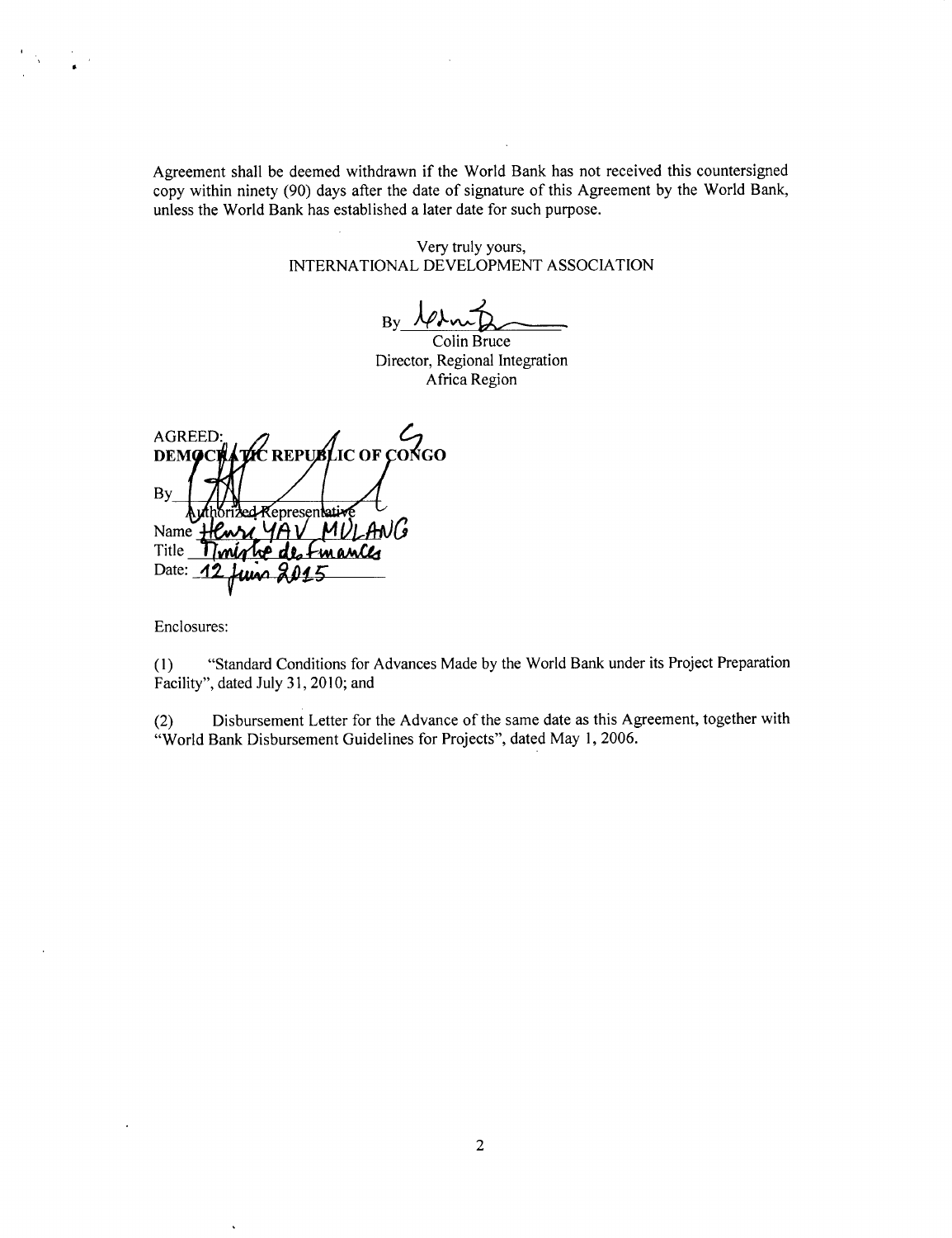# **Article I Standard Conditions; Definitions**

**1.01.** *Standard Conditions.* The Standard Conditions for Advances Made **by** the World Bank under its Project Preparation Facility dated July **31,** 2010 ("Standard Conditions"), constitute an integral part of this Agreement.

1.02. *Definitions.* Unless the context requires otherwise, the capitalized terms used in this Agreement have the meanings ascribed to them in the Standard Conditions or in this Agreement and the following terms have the following meanings:

- (a) **"CI"** and < *Cellule Infrastructure )* each means the unit established within MITPR (as hereinafter defined) and created and operating pursuant to *arrêté ministériel* No. CAB/TP/024/MN/FKO3/2004, dated **7** octobre 2004.
- **(b)** "MITPR" and < *Minist&re des Infrastructures, des Travaux Publics et de la Reconstruction »* each means the Recipient's ministry in charge of public works and infrastructure.

# **Article II Execution of the Activities**

2.01. *Description of the Activities.* The Activities for which the Advance is provided consist of the following parts:

(i) Preparation of: studies; terms of reference for both the capacity building program and the institutional functional review and change management programs; an operational manual including administrative, financial management, procurement and accounting manuals; and setting up of the a monitoring and evaluation system for the Program.

(ii) Establishment and operation of an implementation team within the Recipient's ministry responsible for commerce, as well as strengthening of the CI/MITPR, including staff costs, purchase of equipment including accounting software, office furniture and supplies required for the purpose.

(iii) Provision of training related to the management of the Program.

2.02. *Execution of the Activities Generally.* The Recipient declares its commitment to the objectives of the Activities. To this end, the Recipient shall carry out the Activities in accordance with the provisions of: (a) Article II of the Standard Conditions; **(b)** this Article **II;** and (c) the "Guidelines on Preventing and Combating Fraud and Corruption in Projects Financed **by** IBRD Loans and **IDA** Credits and Grants", dated October **15, 2006** and revised in January **2011.**

**2.03.** *Institutional and Other Arrangements.* Without limitation upon Section 2.02 above, the Recipient shall maintain, through the implementation of the Program, the CI with staff in adequate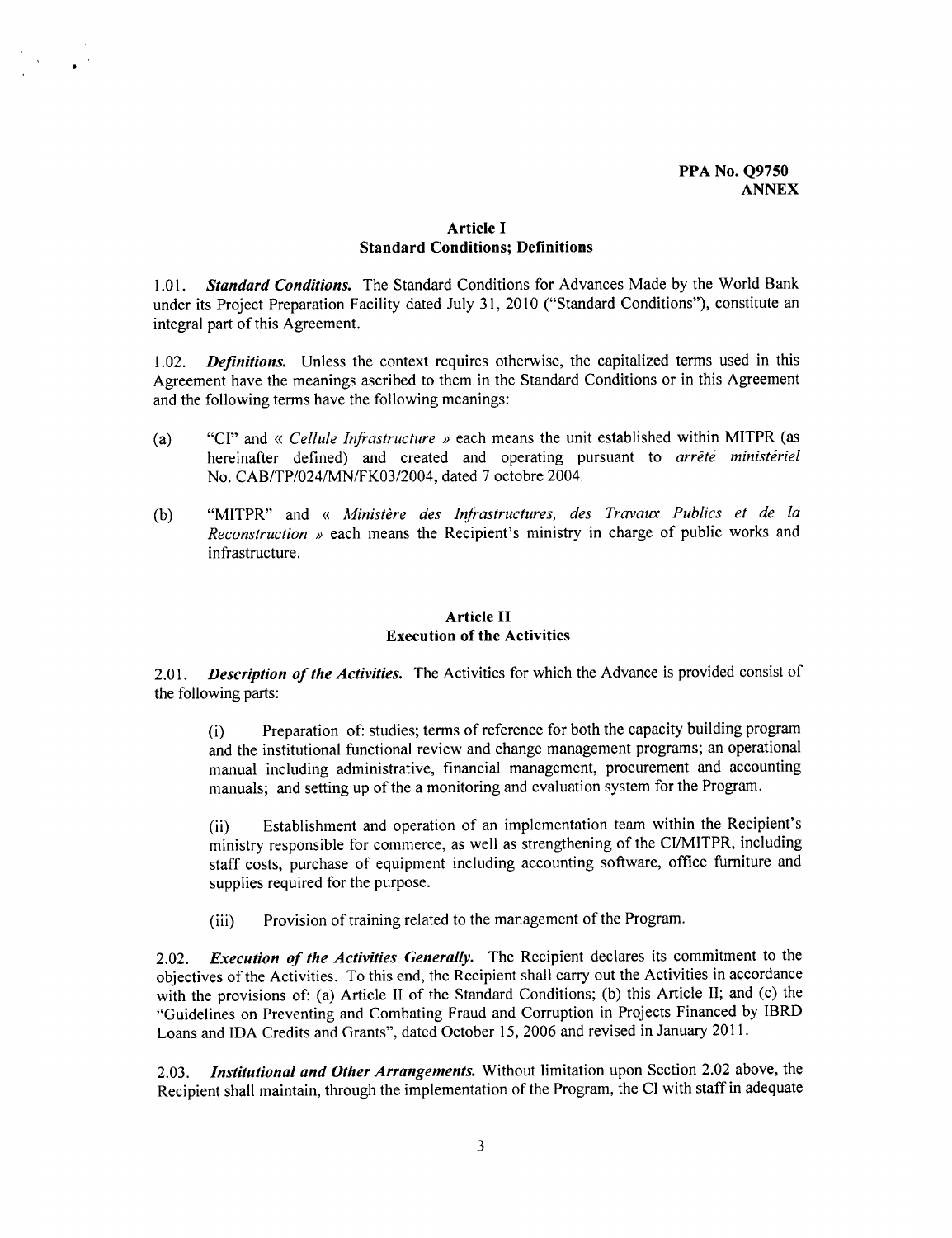numbers and with qualifications and experience satisfactory to the World Bank, to be responsible for the day-to-day execution of the Activities.

*2.04. Monitoring, Reporting and Evaluation ofthe Activities.* The Recipient shall monitor and evaluate the progress of the Activities in accordance with the provisions of Section **2.08** of the Standard Conditions.

**2.05.** *Financial Management. (a)* The Recipient shall ensure that a financial management system is maintained in accordance with the provisions of Section **2.09** of the Standard Conditions.

**(b)** The Recipient shall ensure that interim un-audited financial reports for the Activities are prepared and furnished to the World Bank not later than forty five (45) days after the end of each calendar quarter, covering the quarter, in form and substance satisfactory to the World Bank.

**(c)** The Recipient shall have its Financial Statements audited in accordance with the provisions of Sections **2.09 (b)** of the Standard Conditions.

(i) **If,** on or before the Refinancing Date, a Refinancing Agreement has been executed **by** all of its parties, the Recipient shall have the Financial Statements included in the first audit of financial statements required under the Refinancing Agreement.

(ii) **If, by** the Refinancing Date, no Refinancing Agreement has been executed **by** all of its parties, such audit of the Financial Statements shall cover the period of the Advance, commencing with the fiscal year in which the first withdrawal under the Advance was made. The audited Financial Statements for such period shall be furnished to the World Bank not later than six months after the end of the Recipient's fiscal year in which the Refinancing Date occurs.

(iii) Notwithstanding the provisions of paragraphs (i) and (ii) of this Section, the World Bank may request an audit of the Financial Statements prior to the Refinancing Date, covering such period as is indicated in its request. The audited Financial Statements for such period shall be furnished to the World Bank not later than six months after the end of such period.

#### *2.06. Procurement*

(a) General. **All** goods, non-consulting services and consultants' services required for the Activities and to be financed out of the proceeds of the Advance shall be procured in accordance with the requirements set forth or referred to in:

(i) Section **I** of the "Guidelines: Procurement of Goods, Works and Nonconsulting Services under IBRD Loans and **IDA** Credits and Grants **by** World Bank Borrowers" dated January 2011 ("Procurement Guidelines"), in the case of goods and non-consulting services;

(ii) Sections **I** and IV of the "Guidelines: Selection and Employment of Consultants under IBRD Loans and **IDA** Credits and Grants **by** World Bank Borrowers" dated January 2011 ("Consultant Guidelines") in the case of consultants' services; and

(iii) the provisions of this Section, as the same shall be elaborated in the procurement plan prepared and updated from time to time **by** the Recipient for the Activities in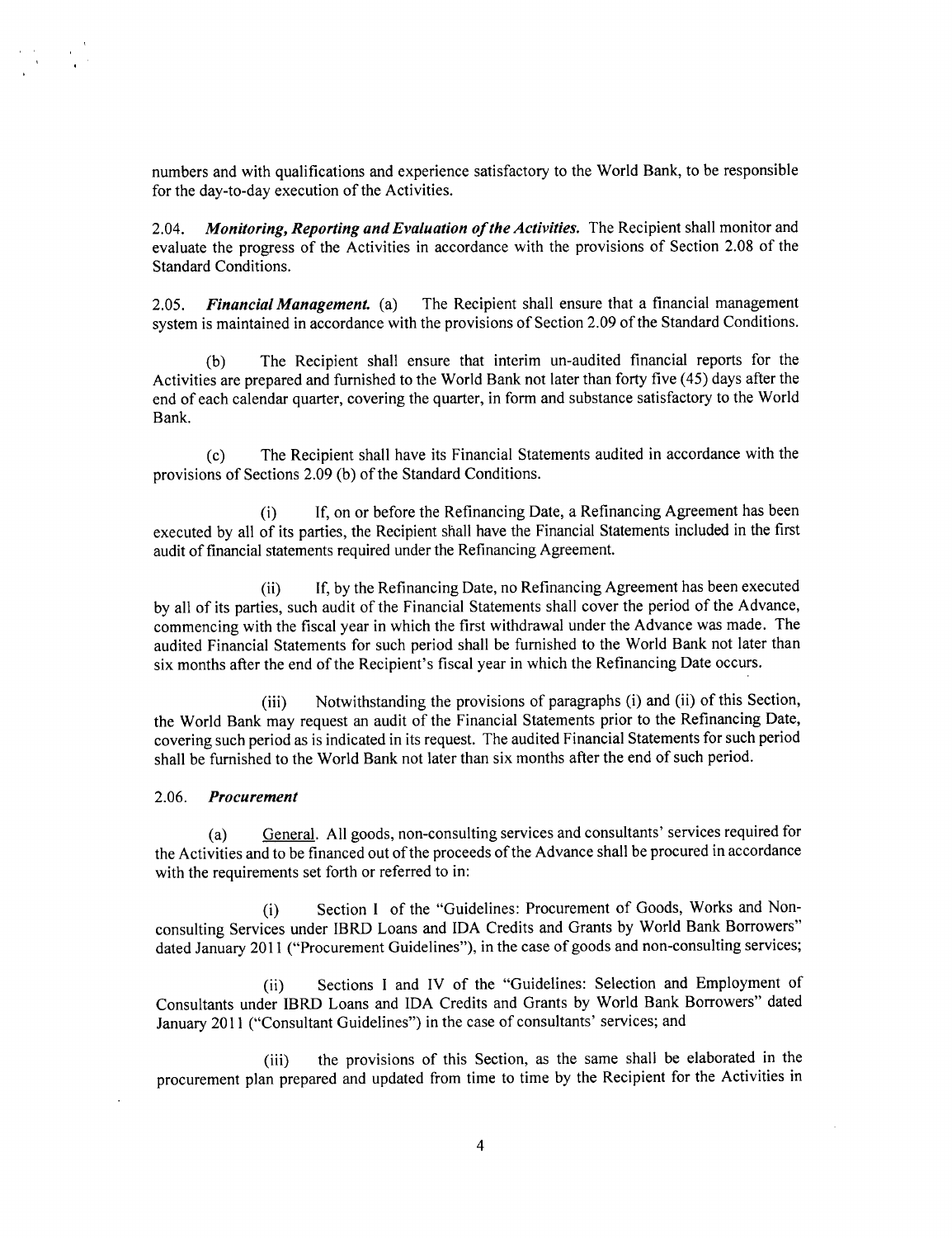accordance with paragraph **1.18** of the Procurement Guidelines and paragraph **1.25** of the Consultant Guidelines ("Procurement Plan").

**(b)** Definitions. The capitalized terms used in the following paragraphs of this Section to describe particular procurement methods or methods of review **by** the World Bank of particular contracts, refer to the corresponding method described in Sections II and **III** of the Procurement Guidelines, or Sections **II,** III, IV and V of the Consultant Guidelines, as the case may be.

# **(c)** Particular Methods of Procurement of Goods and Non-consulting Services

(i) The following method may be used for procurement of goods and nonconsulting services for those contracts specified in the Procurement Plan: Shopping.

### **(d)** Particular Methods of Procurement of Consultants' Services

(i) The following methods may be used for the procurement of consultants' services for those assignments which are specified in the Procurement Plan: **(A)** Selection based on Consultants' Qualifications; and (B) Selection of Individual Consultants.

(e) Review **by** the World Bank of Procurement Decisions. The Procurement Plan shall set forth those contracts which shall be subject to the World Bank's Prior Review. **All** other contracts shall be subject to Post Review **by** the World Bank.

### **Article III Withdrawal of the Advance**

**3.01.** *Eligible Expenditures.* The Recipient may withdraw the proceeds of the Advance in accordance with the provisions of: (a) Article **III** of the Standard Conditions; **(b)** this Section; and (c) such additional instructions as the World Bank may specify **by** notice to the Recipient (including the "World Bank Disbursement Guidelines for Projects" dated May **2006,** as revised from time to time **by** the World Bank and as made applicable to this Agreement pursuant to such instructions), to finance Eligible Expenditures as set forth in the following table. The table specifies each category of Eligible Expenditures that may be financed out of the proceeds of the Advance ("Category"), the amount of the Advance allocated to each Category, and the percentage of expenditures to be financed for Eligible Expenditures in each Category:

| Category                                                                                                              | <b>Amount of the Advance</b><br><b>Allocated</b><br>(expressed in Dollars) | Percentage of<br><b>Expenditures to be</b><br><b>Financed</b><br>(inclusive of Taxes) |
|-----------------------------------------------------------------------------------------------------------------------|----------------------------------------------------------------------------|---------------------------------------------------------------------------------------|
| Goods, non-consulting<br>services, consultants'<br>services, Training, and<br>Operating Costs under the<br>Activities | 600,000<br>$\lambda$                                                       | 100%                                                                                  |
| <b>TOTAL AMOUNT</b>                                                                                                   | 600,000                                                                    |                                                                                       |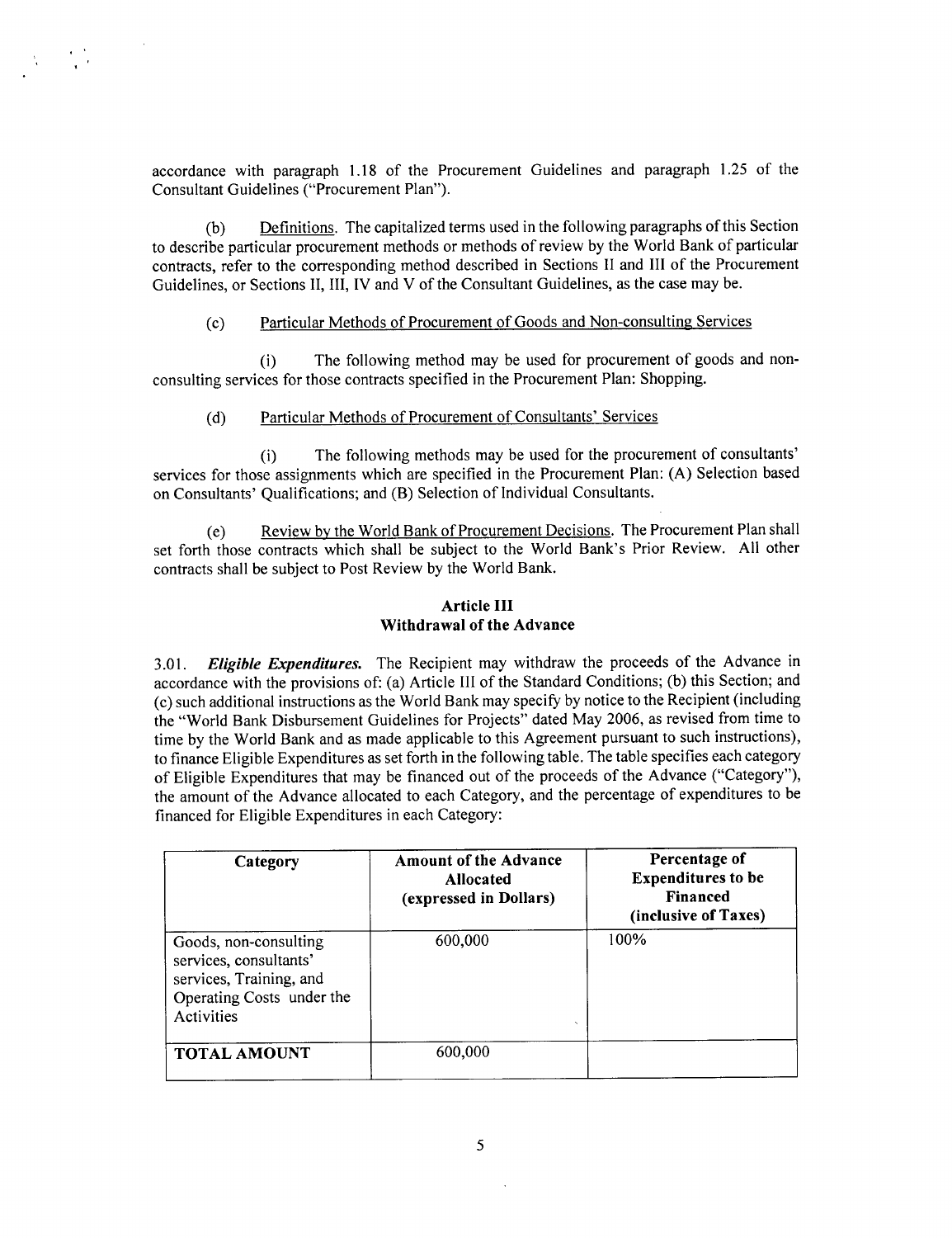For the purpose of this section, the terms:

(a) "Training" means the following expenditures incurred in providing training, seminars or workshops: (i) travel **by** participants and presenters to the training or workshop site; (ii) per diem allowances of such persons during the training, seminars or workshop; (iii) honoraria for the presenters; (iv) rental of facilities; (v) materials, supplies; and (vi) translation and interpretation services; and

**(b)** "Operating Costs" means the incremental operating expenses incurred on account of the implementation of the Activities, management and monitoring including on account of operation and maintenance costs of office and office equipment; office supplies, additional staff costs, travel and supervision costs, per diem, but excluding the salaries and indemnities of officials and public servants of the Recipient's civil service.

**3.02.** *Withdrawal Conditions.* Notwithstanding the provisions of Section **3.01** of this Agreement, no withdrawal shall be made for payments made prior to the date of countersignature of this Agreement **by** the Recipient.

*3.03. Refinancing Date.* The Refinancing Date is May **31, 2016.**

### **Article IV Terms of the Advance**

4.01. *Service Charge.* The Recipient shall pay **a** service charge on the Withdrawn Advance Balance at the rate of three-fourths of one percent (3/4 of **1%)** per annum. The service charge shall accrue from the respective dates on which amounts of the Advance are withdrawn and shall be paid in arrears in accordance with the provisions of Section 4.02 of this Agreement. Service charges shall be computed on the basis of a 360-day year of twelve 30-day months.

4.02. *Repayment.* The Withdrawn Advance Balance shall be repaid **by** the Recipient to the World Bank (together with any service charges accrued thereon) in accordance with the provisions of Article IV of the Standard Conditions and the following provisions:

(a) *Refinancing under the Refinancing Agreement:* **If,** on or before the Refinancing Date, a Refinancing Agreement has been executed **by** all of its parties, then the full amount of the Withdrawn Advance Balance shall be repaid to the World Bank (together with any service charges accrued on the Advance to the date of repayment) as soon as the Refinancing Agreement becomes effective, **by** means of a withdrawal **by** the World Bank of an amount of the Refinancing Proceeds equivalent to the Withdrawn Advance Balance plus such service charges, in accordance with the provisions of the Refinancing Agreement.

**(b)** *Repayment in the absence of a Refinancing Agreement:* **If,** on or before the Refinancing Date, no Refinancing Agreement has been executed **by** all of its parties, or if, **by** such date or at any time thereafter, it has been so executed but terminates without becoming effective, then:

(i) if the amount of the Withdrawn Advance Balance does not exceed **\$50,000,** it shall be repaid **by** the Recipient to the World Bank (together with service charges